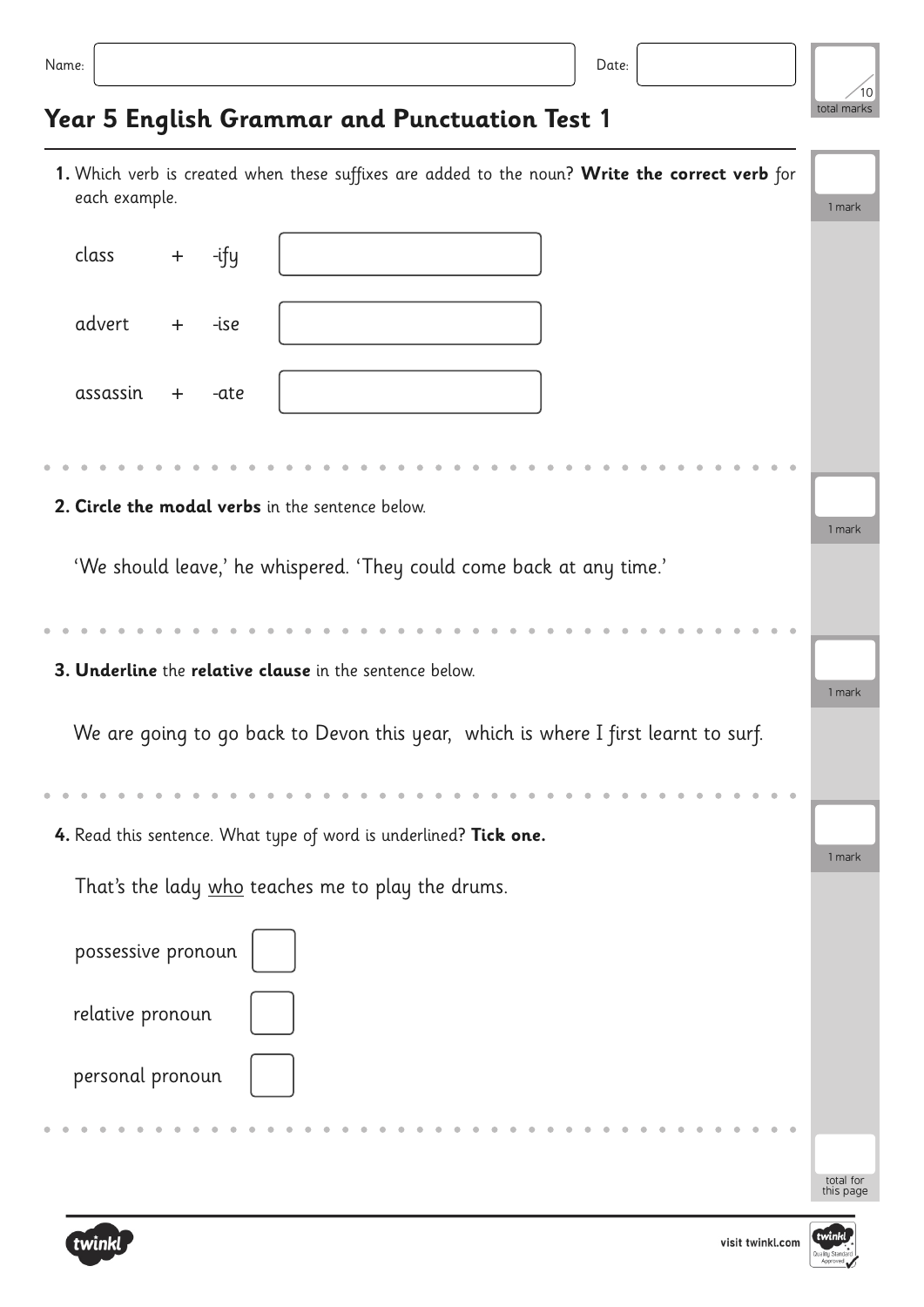**5.** The passage below has an error in it. Underline the error and **write the correction** in the box.

|                                                                                                     | 1 mark    |
|-----------------------------------------------------------------------------------------------------|-----------|
| That behaviour is unrespectful.                                                                     |           |
|                                                                                                     |           |
|                                                                                                     |           |
|                                                                                                     |           |
|                                                                                                     |           |
|                                                                                                     |           |
|                                                                                                     |           |
|                                                                                                     |           |
|                                                                                                     |           |
|                                                                                                     |           |
|                                                                                                     |           |
| 6. Read the sentences below. Circle the word which links the sentences together to create cohesion. |           |
|                                                                                                     | 1 mark    |
|                                                                                                     |           |
| It's important to follow a recipe when making a cake.<br>, you need to make                         |           |
| sure you have the ingredients to hand.                                                              |           |
|                                                                                                     |           |
|                                                                                                     |           |
| After that<br>Then<br>Firstly<br>This                                                               |           |
|                                                                                                     |           |
|                                                                                                     |           |
|                                                                                                     |           |
|                                                                                                     |           |
|                                                                                                     |           |
|                                                                                                     |           |
|                                                                                                     |           |
|                                                                                                     |           |
|                                                                                                     |           |
|                                                                                                     |           |
| 7. Underline the parenthesis in the sentence below.                                                 |           |
|                                                                                                     | 1 mark    |
|                                                                                                     |           |
| Every morning I catch the bus (which stops outside the library) to travel to school.                |           |
|                                                                                                     |           |
|                                                                                                     |           |
|                                                                                                     |           |
|                                                                                                     |           |
|                                                                                                     |           |
|                                                                                                     |           |
|                                                                                                     |           |
|                                                                                                     |           |
|                                                                                                     |           |
|                                                                                                     | total for |
|                                                                                                     | this page |

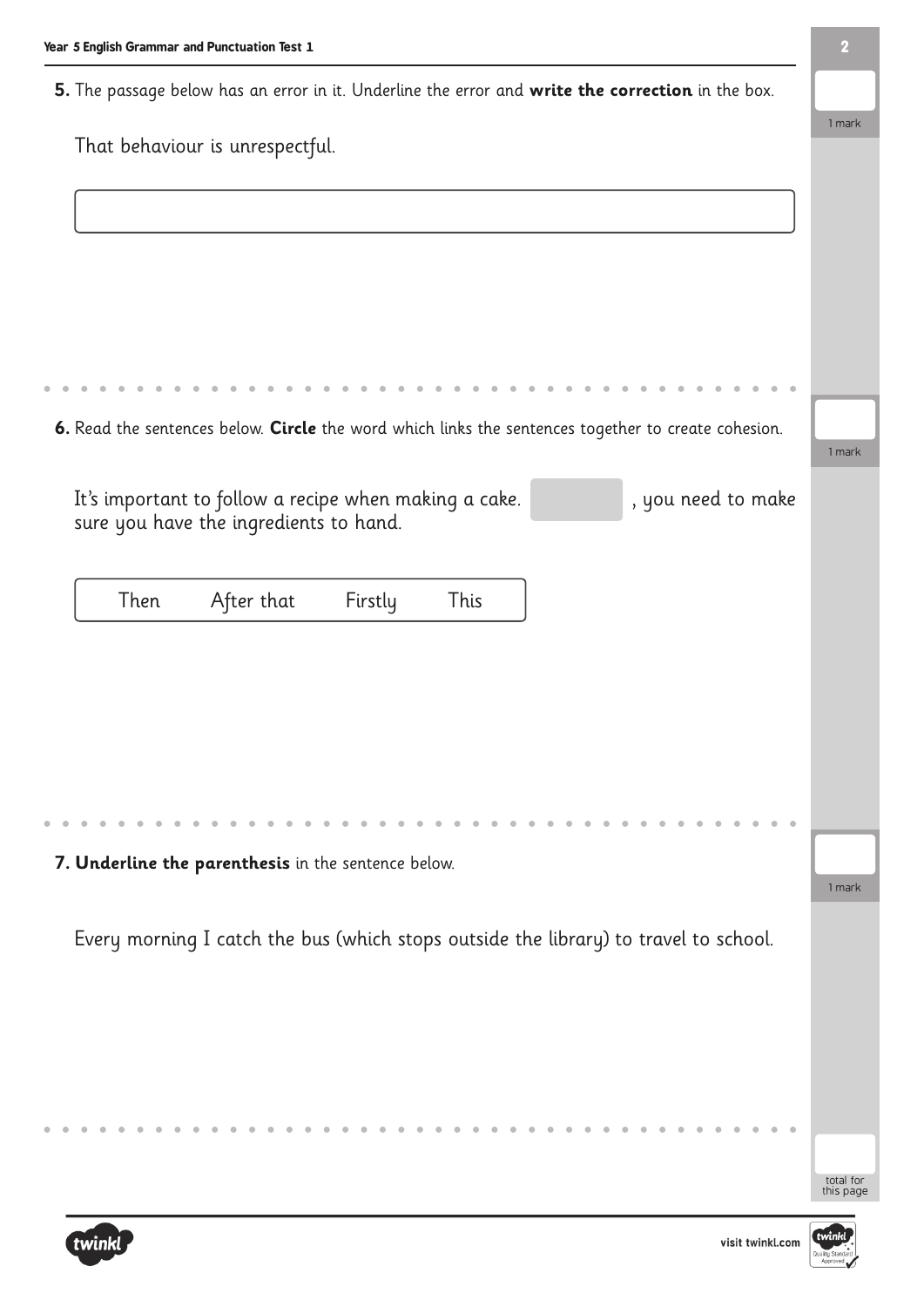**8.** Do the **adverbials** in the table below show time, place or frequency? **Tick one box** for each.

| Adverbial         | Time?                                               | Place?                                           | Frequency?                                                                                        |  |
|-------------------|-----------------------------------------------------|--------------------------------------------------|---------------------------------------------------------------------------------------------------|--|
| in January        |                                                     |                                                  |                                                                                                   |  |
| behind the garage |                                                     |                                                  |                                                                                                   |  |
| near Cardiff      |                                                     |                                                  |                                                                                                   |  |
| always            |                                                     |                                                  |                                                                                                   |  |
|                   |                                                     |                                                  |                                                                                                   |  |
|                   |                                                     |                                                  |                                                                                                   |  |
| sentence.         |                                                     |                                                  | 9. Read the sentences below. Write how many people went to the shop in the box after each         |  |
|                   |                                                     |                                                  |                                                                                                   |  |
|                   | I went to the shop with my friend Simon and Terry.  |                                                  |                                                                                                   |  |
|                   | I went to the shop with my friend, Simon and Terry. |                                                  |                                                                                                   |  |
|                   |                                                     |                                                  |                                                                                                   |  |
|                   |                                                     |                                                  |                                                                                                   |  |
| sentence.         |                                                     |                                                  | 10. Read the sentence below. Circle the word which indicates the degree of possibility within the |  |
|                   |                                                     |                                                  |                                                                                                   |  |
|                   |                                                     | Samira is definitely a faster runner than James. |                                                                                                   |  |
|                   |                                                     |                                                  |                                                                                                   |  |
|                   |                                                     |                                                  |                                                                                                   |  |
|                   |                                                     |                                                  |                                                                                                   |  |
|                   |                                                     |                                                  |                                                                                                   |  |

\*\* END OF TEST \*\*



 $\bullet$ 

 $\triangle$ 

 $\bullet$ 

total for<br>this page

1 mark